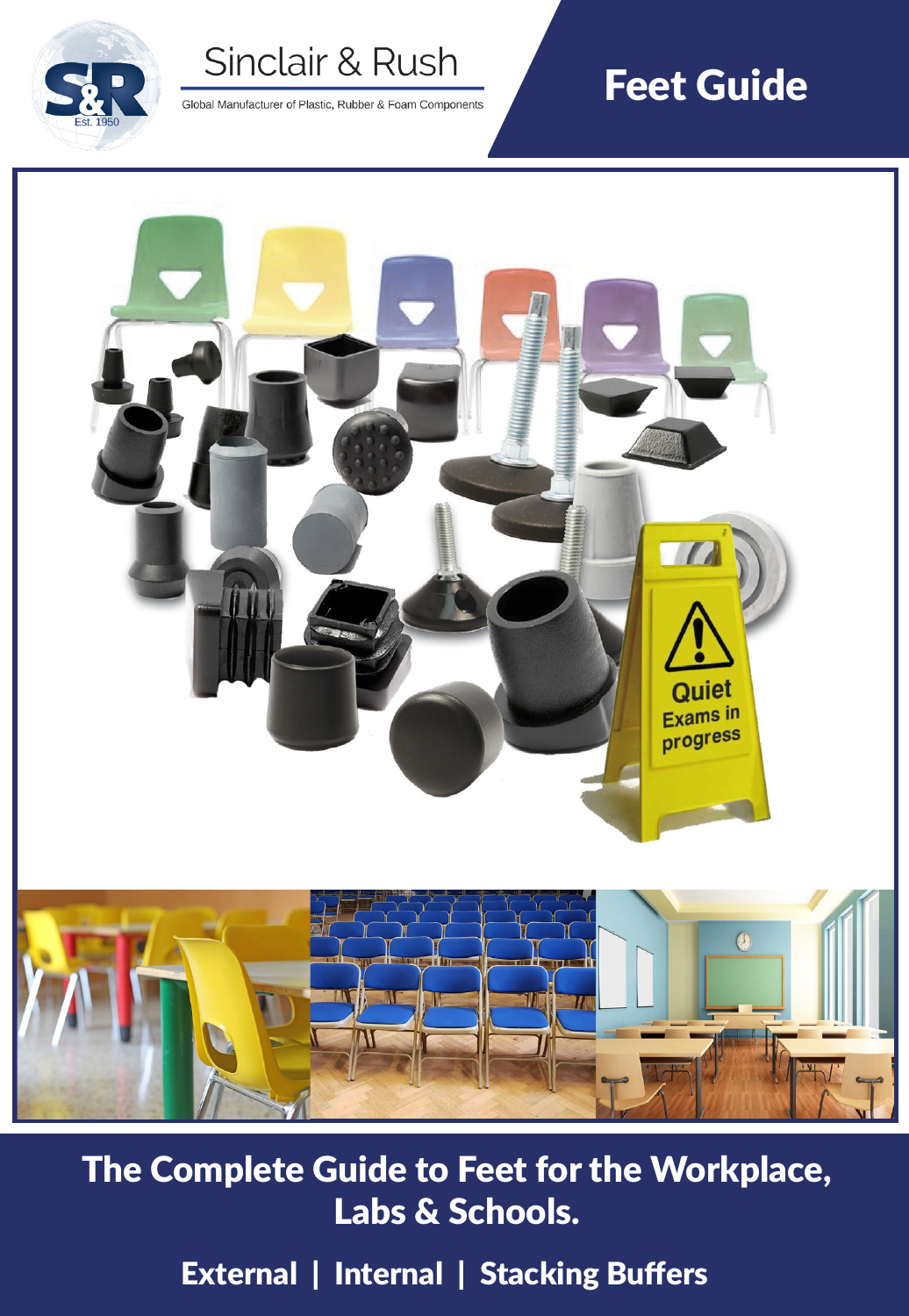

Global Manufacturer of Plastic, Rubber & Foam Components

# Key Types of Feet



**This is an example of a popular selling internal fitting foot, in plastic, designed to push into the table/chair leg that sits at an angle to the floor.**



**There are many types of adjustable feet, all explained in detail on our website. These Tilt & Slide, adjust to height and tilt to uneven surfaces.**

## Internal Fitting Plastic External Fitting Plastic



**Round ferrule feet made of a hard plastic, hard wearing material thar does not leave scuff marks and are suitable for most chair legs.**

### Adjustable Feet External Fitting Rubber



**Made from Rubber, they slip over the tube of a straight or slightly angulated leg. Rubber gives a softer, non-slip connection with the floor.** 

Call us on 01634 686504 or visit our website at www.sinclair-rush.co.uk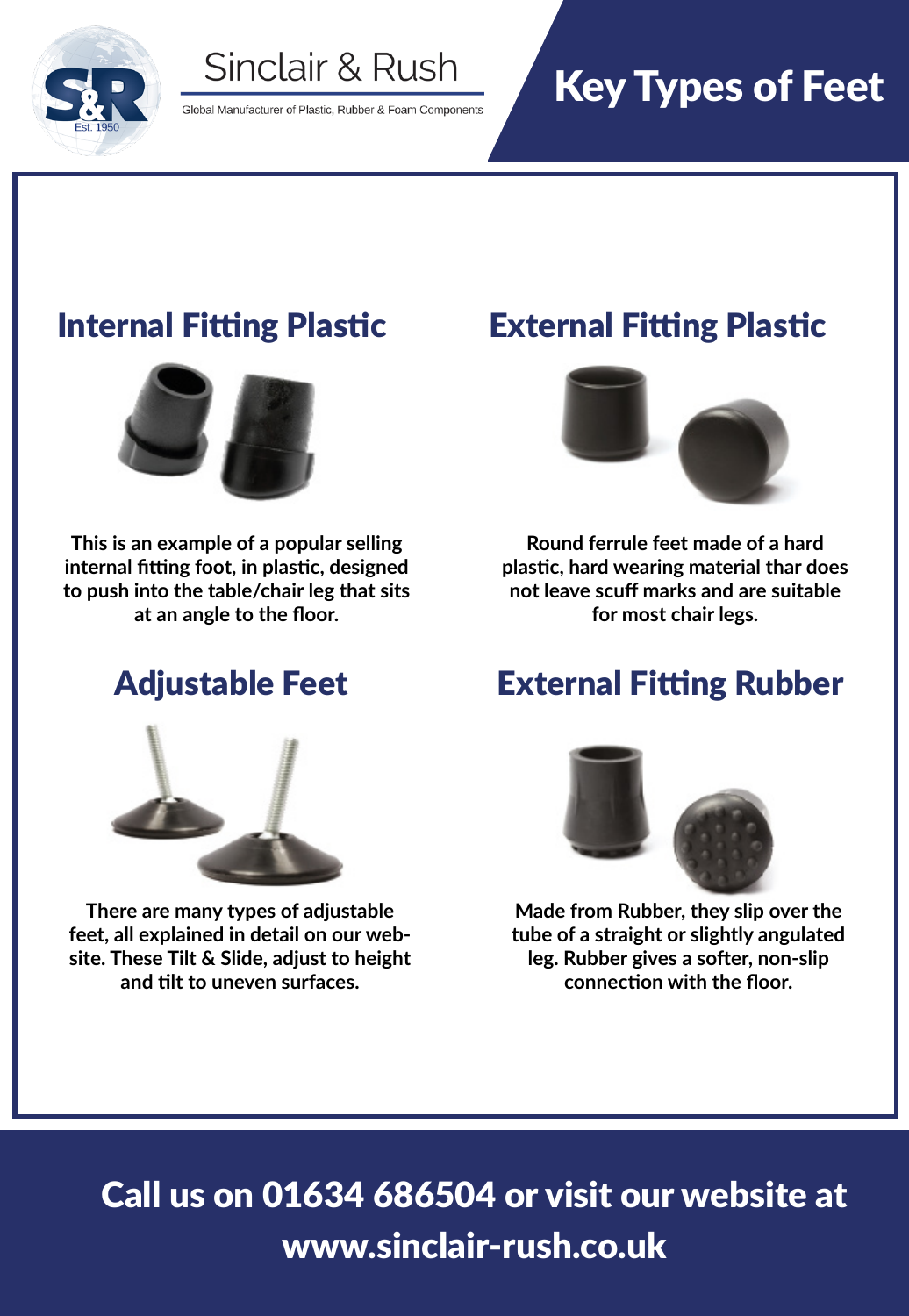

Global Manufacturer of Plastic, Rubber & Foam Components

# Stock Feet



**Thick base, Heavy-Duty Plastic Insert**



**Screw on Rubber Feet, also used as Buffers.**



**Internal, Round Push-in Chair Feet**



**Square, angled internalfitting feet**



**Nail-on quick feet for most applications.**



**Saddle feet and bases.**

Call us on 01634 686504 or visit our website at www.sinclair-rush.co.uk



**Oval plastic foot ideal for oval table legs.**



**Height Adjustable & Tilt Screw on Feet**



**Larger Rubber Feet for lab stools/frames.**



**Stick-on feet with self-adhesive back.**